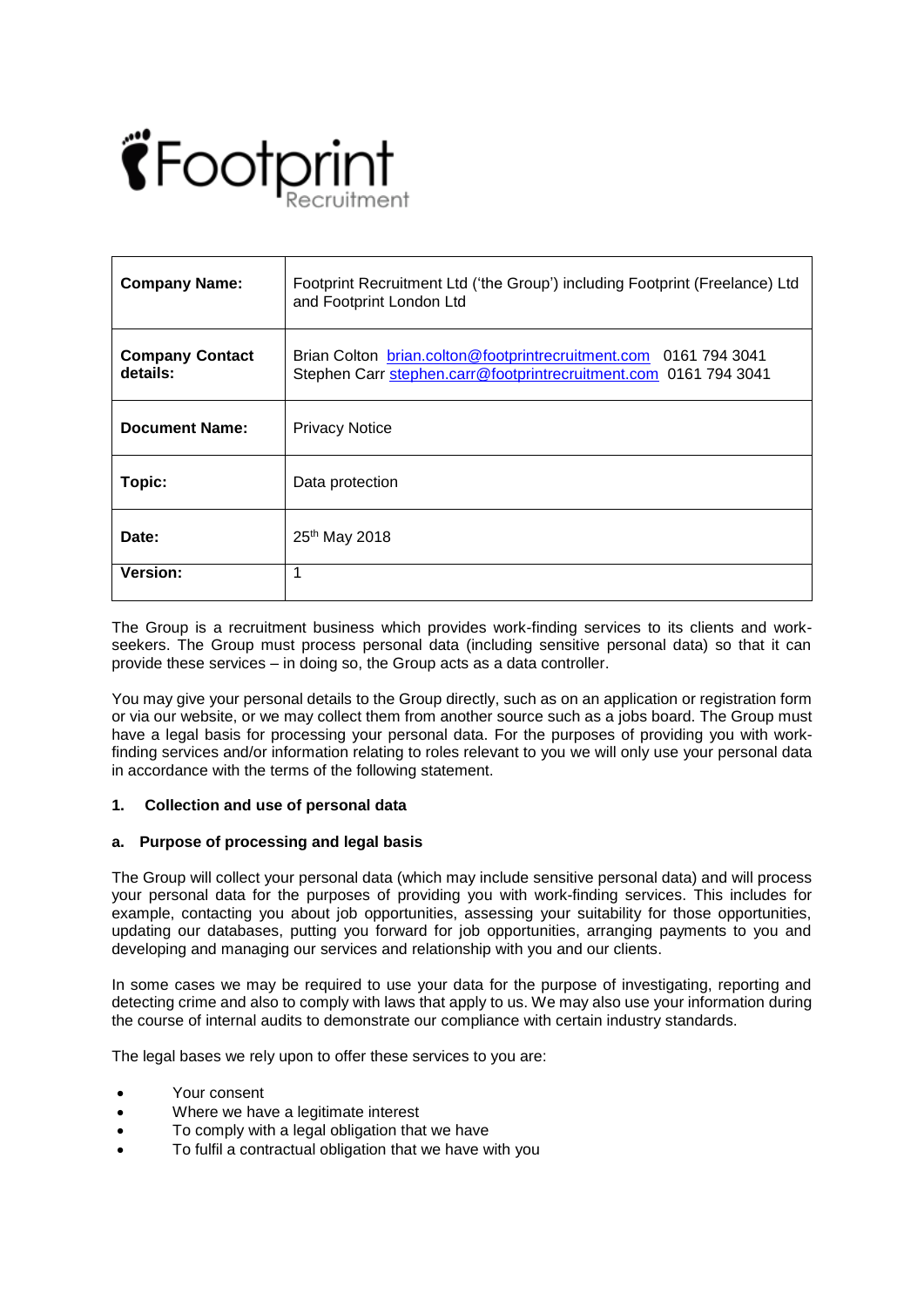## **b. Legitimate interest**

This is where the Group has a legitimate reason to process your data provided it is reasonable and does not go against what you would reasonably expect from us. Where the Group has relied on a legitimate interest to process your personal data our legitimate interests are as follows:

- Managing our database and keeping your work-seeker records up to date;
- Contacting you as an individual to seek your consent where the Group need it;
- Providing work-finding services to you as an individual, including sending your information to our clients where you have demonstrated an interest in doing that particular type of work but not expressly consented to you passing on their cv;
- Contacting you as an individual with information about similar products or services that you have used from the Group recently

## **c. Recipient/s of data**

The Group will process your personal data and/or sensitive personal data with the following recipients:

- Clients that we introduce or supply individuals to (Within the Construction Industry or associated industries)
- Your former or prospective new employers that we can obtain or provide references to
- The Recruitment and Employment Confederation
- Payroll service providers who manage our payroll on our behalf
- Any umbrella companies that you request us to pass your data to
- Other recruitment agencies in the supply chain
- Our insurers
- Our legal advisers
- Social networks
- Our IT and CRM providers
- Any public information sources and third party organisations that we may use to carry out suitability checks on work-seekers e.g. Companies House, the Disclosure and Barring Service (DBS),
- Government, law enforcement agencies and other regulators e.g the Police, Home Office, HMRC, Employment Agencies Standards Inspectorate (EASI), Local Authority Designated Officers (LADOs), GLAA,
- Trade unions

### **d. Statutory/contractual requirement**

Where your personal data is required by law and/or a contractual requirement (e.g. our client may require this personal data), and/or a requirement necessary to enter into a contract. You are obliged to provide the personal data and if you do not the consequences of failure to provide the data are:

We may not be able to introduce or supply you as a work seeker to a client

### **2. Overseas Transfers**

The Group will not transfer the information you provide to us to countries outside the European Economic Area ('EEA') for the purposes of providing you with work-finding services. The EEA comprises the EU member states plus Norway, Iceland and Liechtenstein.

### **3. Data retention**